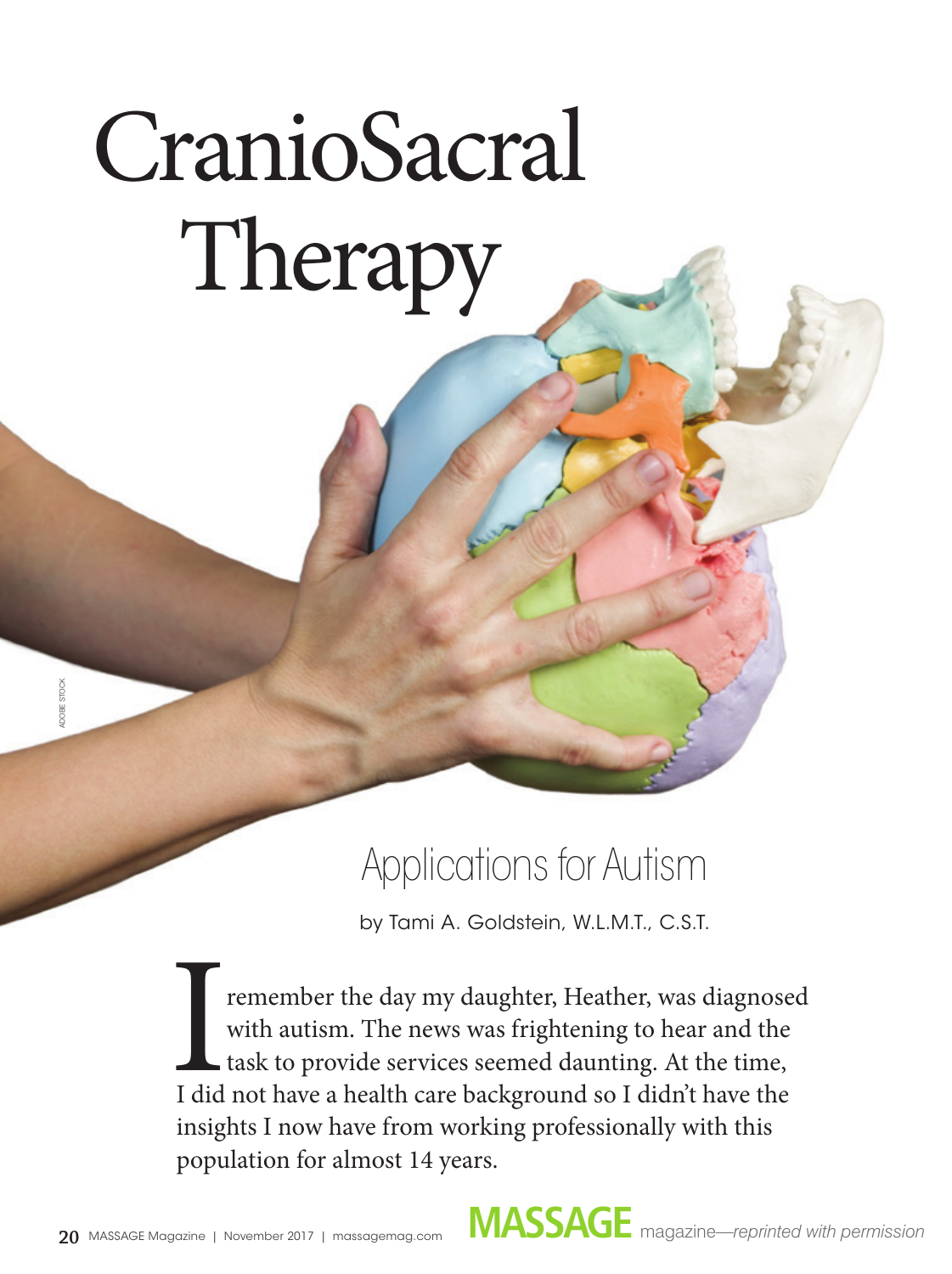## CST is a light-touch therapy that can detect and correct restrictions in the craniosacral system that cause sensory, motor or mental dysfunction.

No one I knew had autism. None of my friends' children had autism. Heather's diagnosis from a developmental pediatrician was in January 2000, and she was almost 13 years old. The last time I had heard the term *autism,* I was in 7th grade in 1972 writing a paper on autism, and I remember reading in the encyclopedia that autism prevalence was 1 in 10,000.

After Heather's diagnosis, I visited the U.S. Centers for Disease Control and Prevention website, which showed autism prevalence was around 1 in 2,500—but the site also noted that the prevalence study was conducted in 1985. In 2017, current CDC statistics indicate autism prevalence at 1 in 68.

The day of the diagnosis, we were not given options for recovery. There weren't discussions about CranioSacral Therapy (CST) or any other type of bodywork. I had no idea, yet, how beneficial CST could be or the importance of adding it as a multidisciplinary approach toward functioning recovery.

#### **Autism Explained**

Autism spectrum disorder affects boys 4 to 1 over girls. It is a complex developmental disability that affects an individual's ability to communicate or interact with other people and the environment, which may include restrictive and repetitive behaviors.

Some affected areas associated with autism include the pragmatics of language; speech delayed or nonverbal; learning differences; difficulty making eye contact or holding a conversation; narrow interests or focus; and executive functioning, which includes reasoning and planning. Many people diagnosed with autism have motor skills difficulty and sensory processing disorders.

A study conducted by Harvard University researchers in 2009 entitled "Sensory Processing in Adults with Autism Spectrum Disorders" indicated that 96 percent of autism spectrum disorder patients reported altered sensitivity to sensory stimuli, and most of those cases included tactile sensitivities.

Many individuals on the spectrum have concurrent medical issues that could include full-body tics, seizures, environmental and or food allergies, sleep disorders, biomedical issues, gastrointestinal issues or pica. (Pica is a tendency to eat things that are not food related. This is a normal part of development between ages 18 and 24 months, but some individuals with autism spectrum disorder continue this behavior into adulthood.)

These concurrent conditions make caring for an autistic child challenging.

My daughter's characteristics of autism included diagnosis of attention deficient disorder, attention deficient hyperactive

disorder, obsessive compulsive disorder (OCD), obsessive defiance disorder, severe environmental and food allergies, full-body tics and 40 seizures a day.

Heather's body produced lifethreatening levels of stress hormones. She experienced serotonin disorders, neurotransmitters disorders, auto immune disorder, and sensory processing disorders. Her care required a team of eight to 10 medical professionals at any given time.

#### **Hands-On Help**

The first time I heard the term *craniosacral therapy* was from Susan Kratz, O.T.R., C.S.T.-D., the occupational therapist who was working with Heather for her sensory processing disorder. Susan explained that this type of bodywork could improve Heather's sensory system, reduce her seizure activity and may improve her OCD. She advised that it should be part of Heather's multidisciplinary approach toward recovery.

John E. Upledger, D.O., developed CST after he discovered the craniosacral system through research at Michigan State University in the mid-1970s. CST is a light-touch therapy that can detect and correct restrictions in the craniosacral system that cause sensory, motor or mental dysfunction. The craniosacral system is made up of the brain, the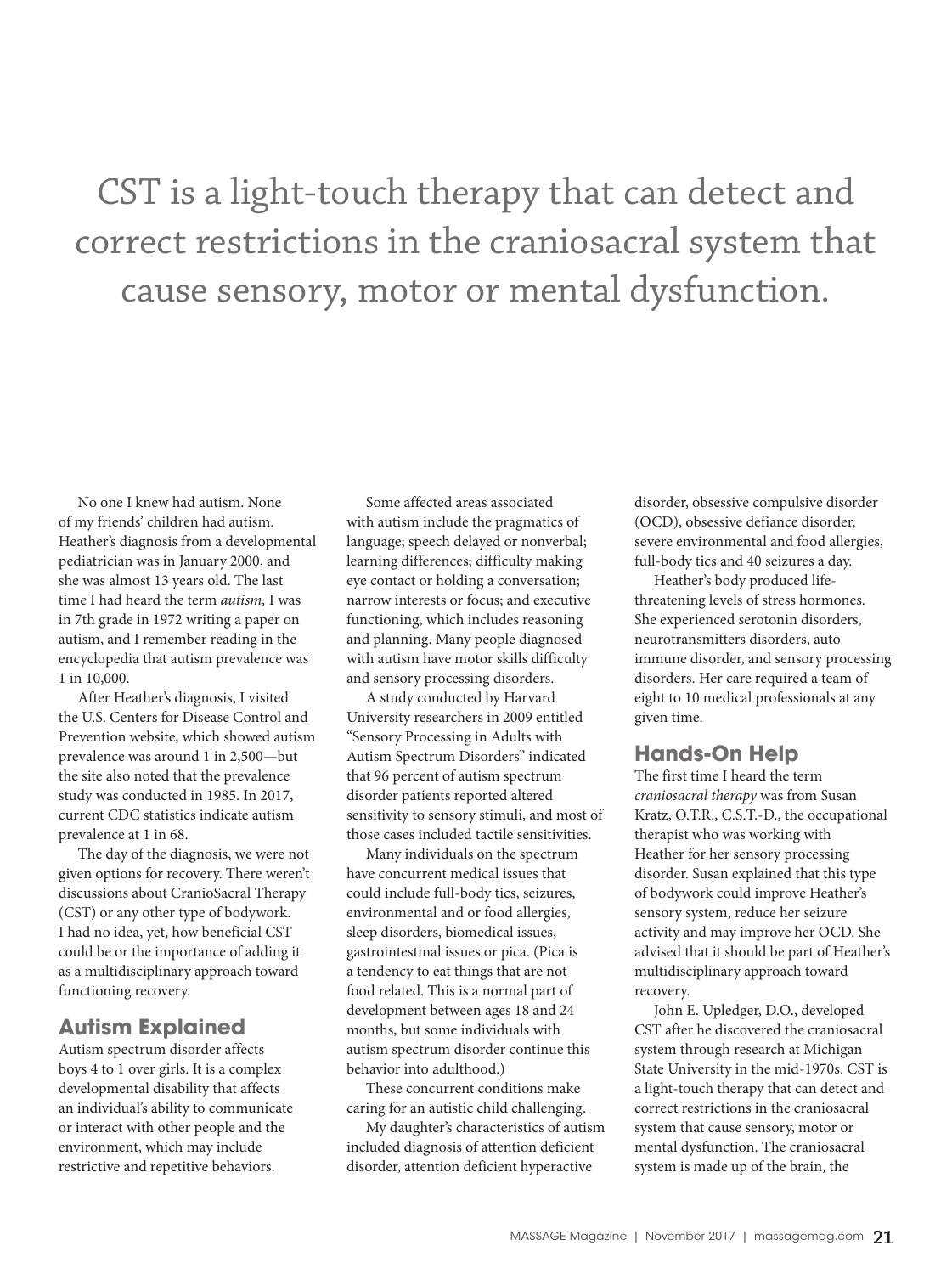cerebral spinal fluid that nourishes the brain, the membrane system that protects the brain, the bones of the skull, face and mouth, and the spine.

CST is rooted in osteopathy and follows the philosophy that structure and function are interrelated. In developing CST, Upledger realized you could use the bones of the skull to make corrections to the structures beneath. It is in these corrections that restriction patterns that impact the behavior areas of the brain provide benefit in reducing behaviors associated with autism.

#### **Fluid Movement**

It's important to share two other physiological concerns for individuals on the spectrum. First is inflammation within brain tissue and the impact that has on brain structures. We know from recent studies and books like *The Autistic Brain* by Temple Grandin that the brain of an individual on the spectrum grows differently. It grows larger, matures earlier, and there is inflammation within the cytokines or cells within the brain. The second concern is Arbuckle fibers, which are a tight band of connective tissue that wraps around the brain.

With Arbuckle fibers, the brain, which is like an overinflated water balloon, is in a one-size-too-small container, which has a rubber band wrapped around it creating further restrictions. The questions here are, *how does that impact symmetry?*  And *Is there appropriate room inside the environment of the cranium for the structures within to function?*

These two concerns influence the body's ability to regulate production and reabsorption of cerebral spinal fluid. Further, imagine what these conditions do to the five major brain systems that relate to behavior—not just behaviors like executive motor skills, speech or decision-making, but for some individuals, behaviors like head banging, chewing or sucking on skin or pushing on the roofs of their mouths.

When he testified before Congress on autism, to the government reform committee of the U.S. House of

Representatives' 106th Congress (1999–2000), Upledger said, "We have observed that, when specific corrections of the craniosacral therapy are successfully carried out, these behaviors spontaneously cease."

A primary focus of CST is enhancing fluid movement. This reduces the pressures within the cranium that cause some of these self-inflicted behaviors. (This assertion is based on work performed by Upledger at The Genesee County Center for Autistic Children in Flint, Michigan. These were his findings after facilitation of CST twice per week during the school year, for three years.)

Craniosacral therapists use various evaluation tools to identify restriction patterns. The 10-step protocol is designed to mobilize connective and meningeal tissue in a structural progression to identify restrictions throughout the entire anatomical fascia. Another good evaluation tool is of the craniosacral rhythm.

The craniosacral rhythm is generated by the body's response to the mechanisms in the brain that are responsible for production and reabsorption of the CSF fluid. Craniosacral therapists facilitate therapy and techniques based on where the restriction patterns lead them.

The study, "The Use of CranioSacral Therapy for Autism Spectrum Disorders; Benefits from the viewpoints of Parents, Clients and Therapists," published in January 2017 in the *Journal of Bodywork & Movement Therapies,* supports the benefits of CST. This was a year-long study involving 264 CST therapists from around the world.

Clinical findings showed restriction patterns, compromised fluid flow and restricted diaphragms in subjects, and it was noted every presentation was different. Behavioral changes following CST indicated improvement in general behaviors, sensory reaction, social skills, cognitive function and emotional stability, as well as biologically.

### **CST Application**

Tad Wanveer, L.M.T., U.-C.S.T.-D., is an

educator on what links fascia and the membrane system in the brain and how CST facilitates correction.

He explains in his book, *Brain Stars, Glia Illuminating CranioSacral Therapy,*  that CST facilitates central nervous system (CNS) correction by lessening adverse stress of the craniosacral system membrane layers.

In this way, CST helps the CNS correct both structurally and functionally. What links fascia and the CNS? The parenchyma, or specific tissue of an organ; in this case, the pia mater membrane. The pia mater membrane is the inner most meningeal membrane. Wanveer refers to this as *the pia mater membrane to glial interconnection.*

The CNS glial cells—glia are key components in the production of cerebrospinal fluid—called astrocytes have projections from their cell body outward to attach to the pia mater membrane.

CST application for this is like loosening saran wrap on sticky, raw bread dough when you feel the dough stuck to the wrap. Upledger CranioSacral therapists are taught to fine-tune their light touch palpation skills to facilitate this work.

My experience has taught me that if you improve the environment of the brain, it improves brain function; hence, all the other systems of the body improve. Autism is a disability about brain function, and craniosacral therapy improves brain function.

#### **Real-World Examples**

I have been honored to witness a child begin to speak during therapy or exhibit new skills. I have watched lowfunctioning children at a young age who now as adults are working and living independently.

Parents of individuals with autism spectrum disorder that I work with tell me frequently how CST has helped their children.

Kim Bauer, the mother of a 24-yearold son, Travis, who has been receiving therapy for almost five years, told me,